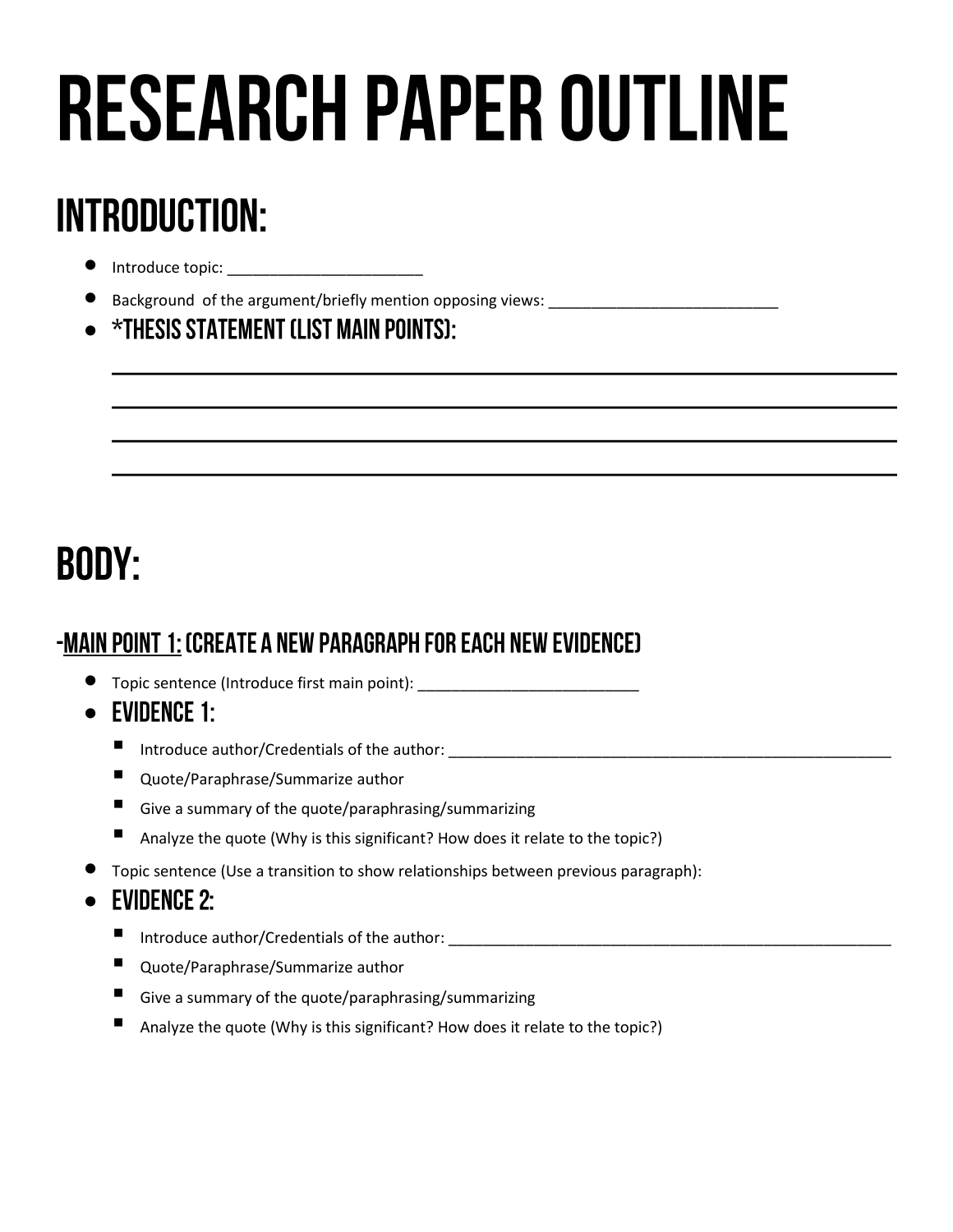Topic sentence (Use a transition to show relationships between previous paragraph):

#### $\bullet$ **EVIDENCE 3:**

- Introduce author/Credentials of the author: \_\_\_\_\_\_\_\_\_\_\_\_\_\_\_\_\_\_\_\_\_\_\_\_\_\_\_\_\_\_\_\_\_\_
- Quote/Paraphrase/Summarize author
- Give a summary of the quote/paraphrasing/summarizing
- Analyze the quote (Why is this significant? How does it relate to the topic?)
- Topic sentence (Use a transition to show relationships between previous paragraph):

## $\bullet$  EVIDENCE 4:

- Introduce author/Credentials of the author: \_\_\_\_\_\_\_\_\_\_\_\_\_\_\_\_\_\_\_\_\_\_\_\_\_\_\_\_\_\_\_\_\_\_\_\_\_\_\_\_\_\_\_\_\_\_\_\_\_\_\_\_
- Quote/Paraphrase/Summarize author
- Give a summary of the quote/paraphrasing/summarizing
- Analyze the quote (Why is this significant? How does it relate to the topic?)

## -MAIN POINT 2: (CREATE A NEW PARAGRAPH FOR EACH NEW EVIDENCE)

- Topic sentence (Introduce first main point): \_\_\_\_\_\_\_\_\_\_\_\_\_\_\_\_\_\_\_\_\_\_\_\_\_\_\_\_\_\_\_\_\_\_\_
- $\bullet$  EVIDENCE 1:
	- Introduce author/Credentials of the author: \_\_\_\_\_\_\_\_\_\_\_\_\_\_\_\_\_\_\_\_\_\_\_\_\_\_\_\_\_\_\_\_\_\_
	- Quote/Paraphrase/Summarize author
	- Give a summary of the quote/paraphrasing/summarizing
	- Analyze the quote (Why is this significant? How does it relate to the topic?)
- Topic sentence (Use a transition to show relationships between previous paragraph):

#### $\bullet$ **EVIDENCE 2:**

- Introduce author/Credentials of the author: \_\_\_\_\_\_\_\_\_\_\_\_\_\_\_\_\_\_\_\_\_\_\_\_\_\_\_\_\_\_\_\_\_\_\_\_\_\_\_\_\_\_\_\_\_\_\_\_\_\_\_\_
- Quote/Paraphrase/Summarize author
- Give a summary of the quote/paraphrasing/summarizing
- Analyze the quote (Why is this significant? How does it relate to the topic?)
- Topic sentence (Use a transition to show relationships between previous paragraph):

#### $\bullet$ **EVIDENCE 3:**

- Introduce author/Credentials of the author:
- Quote/Paraphrase/Summarize author
- Give a summary of the quote/paraphrasing/summarizing
- Analyze the quote (Why is this significant? How does it relate to the topic?)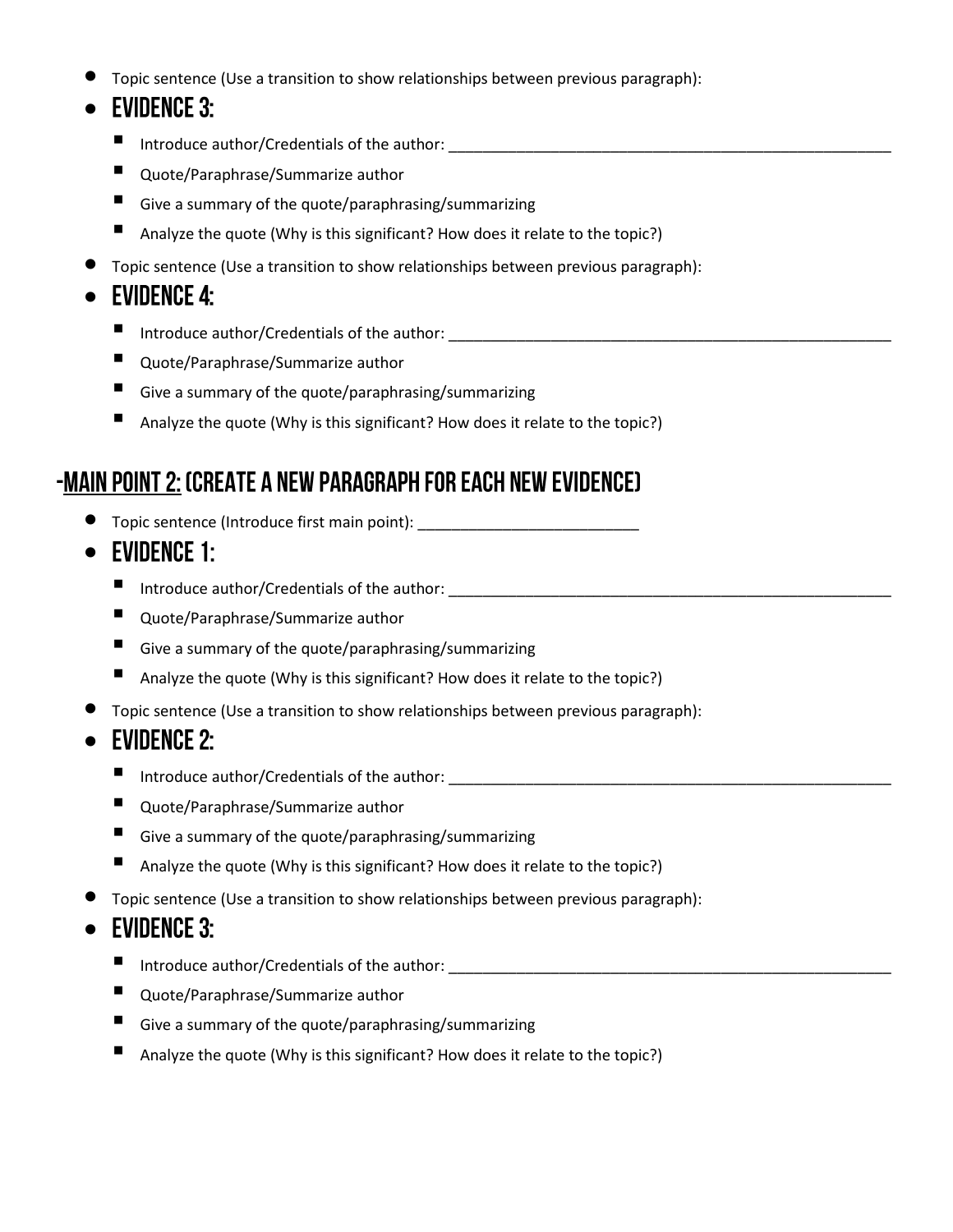Topic sentence (Use a transition to show relationships between previous paragraph):

#### $\bullet$ **EVIDENCE 4:**

- Introduce author/Credentials of the author: \_\_\_\_\_\_\_\_\_\_\_\_\_\_\_\_\_\_\_\_\_\_\_\_\_\_\_\_\_\_\_\_\_\_
- Quote/Paraphrase/Summarize author
- Give a summary of the quote/paraphrasing/summarizing
- Analyze the quote (Why is this significant? How does it relate to the topic?)

## -MAIN POINT 3: (CREATE A NEW PARAGRAPH FOR EACH NEW EVIDENCE)

- Topic sentence (Introduce first main point): \_\_\_\_\_\_\_\_\_\_\_\_\_\_\_\_\_\_\_\_\_\_\_\_\_\_\_\_\_\_\_\_\_\_\_
- EVIDENCE 1:
	- Introduce author/Credentials of the author: \_\_\_\_\_\_\_\_\_\_\_\_\_\_\_\_\_\_\_\_\_\_\_\_\_\_\_\_\_\_\_\_\_\_
	- Quote/Paraphrase/Summarize author
	- Give a summary of the quote/paraphrasing/summarizing
	- Analyze the quote (Why is this significant? How does it relate to the topic?)
- Topic sentence (Use a transition to show relationships between previous paragraph):

#### $\bullet$ **EVIDENCE 2:**

- Introduce author/Credentials of the author:
- Quote/Paraphrase/Summarize author
- Give a summary of the quote/paraphrasing/summarizing
- Analyze the quote (Why is this significant? How does it relate to the topic?)
- Topic sentence (Use a transition to show relationships between previous paragraph):

#### $\bullet$ **EVIDENCE 3:**

- Introduce author/Credentials of the author: \_\_\_\_\_\_\_\_\_\_\_\_\_\_\_\_\_\_\_\_\_\_\_\_\_\_\_\_\_\_\_\_\_\_\_\_\_\_\_\_\_\_\_\_\_\_\_\_\_\_\_\_
- Quote/Paraphrase/Summarize author
- Give a summary of the quote/paraphrasing/summarizing
- Analyze the quote (Why is this significant? How does it relate to the topic?)
- Topic sentence (Use a transition to show relationships between previous paragraph):

#### $\bullet$ **EVIDENCE 4:**

- Introduce author/Credentials of the author:
- Quote/Paraphrase/Summarize author
- Give a summary of the quote/paraphrasing/summarizing
- Analyze the quote (Why is this significant? How does it relate to the topic?)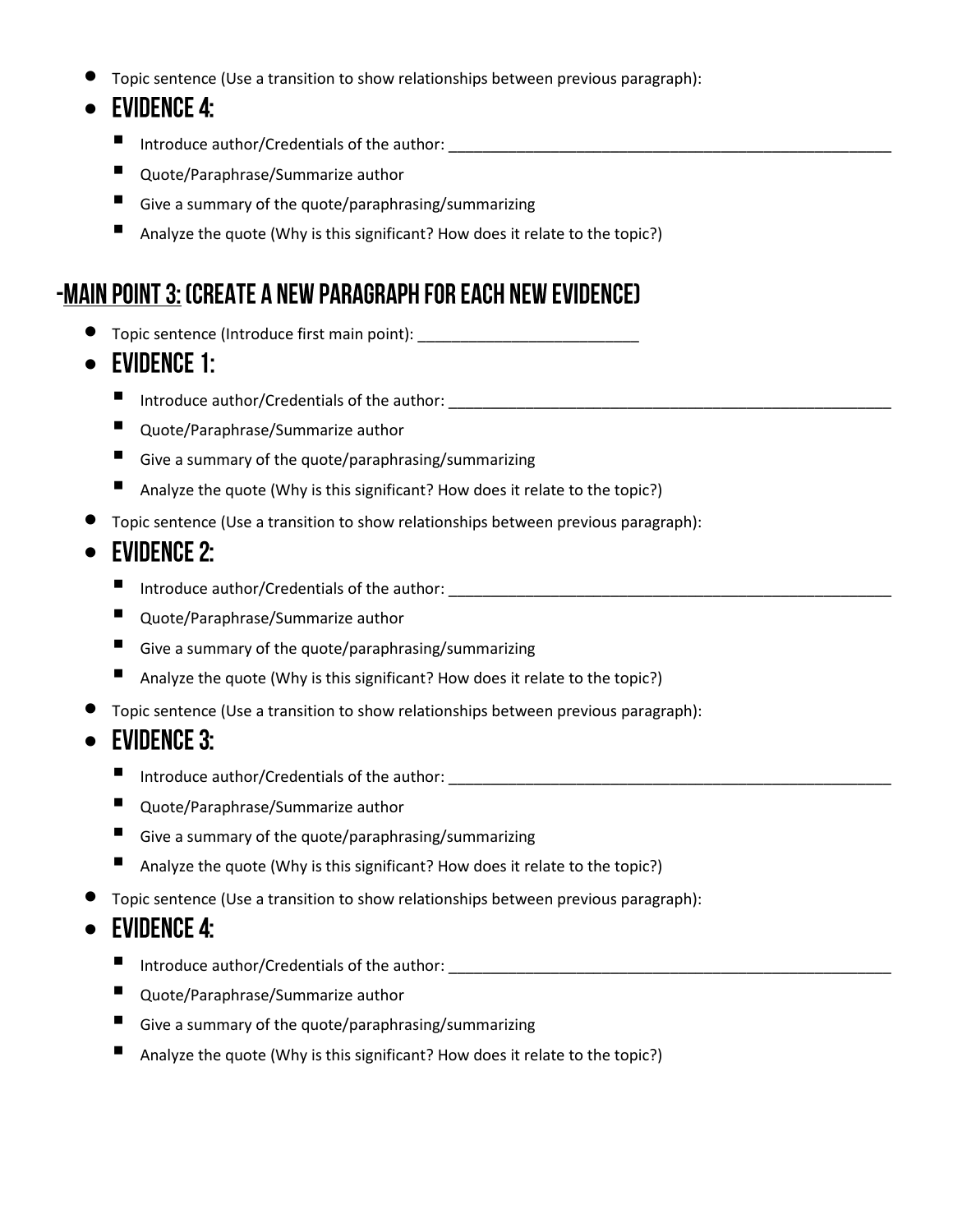## -OPPOSING VIEW: (CREATE A NEW PARAGRAPH FOR EACH NEW EVIDENCE)

Create a short paragraph explaining a different argument people make on your topic:

\_\_\_\_\_\_\_\_\_\_\_\_\_\_\_\_\_\_\_\_\_\_\_\_\_\_\_\_\_\_\_\_\_\_\_\_\_\_\_\_\_\_\_\_\_\_\_\_\_\_\_\_\_\_\_\_\_\_\_\_\_\_\_\_\_\_\_\_\_\_\_\_\_\_\_\_\_\_\_\_\_\_\_\_\_\_\_\_\_\_\_ \_\_\_\_\_\_\_\_\_\_\_\_\_\_\_\_\_\_\_\_\_\_\_\_\_\_\_\_\_\_\_\_\_\_\_\_\_\_\_\_\_\_\_\_\_\_\_\_\_\_\_\_\_\_\_\_\_\_\_\_\_\_\_\_\_\_\_\_\_\_\_\_\_\_\_\_\_\_\_\_\_\_\_\_\_\_\_\_\_\_\_ \_\_\_\_\_\_\_\_\_\_\_\_\_\_\_\_\_\_\_\_\_\_\_\_\_\_\_\_\_\_\_\_\_\_\_\_\_\_\_\_\_\_\_\_\_\_\_\_\_\_\_\_\_\_\_\_\_\_\_\_\_\_\_\_\_\_\_\_\_\_\_\_\_\_\_\_\_\_\_\_\_\_\_\_\_\_\_\_\_\_\_ \_\_\_\_\_\_\_\_\_\_\_\_\_\_\_\_\_\_\_\_\_\_\_\_\_\_\_\_\_\_\_\_\_\_\_\_\_\_\_\_\_\_\_\_\_\_\_\_\_\_\_\_\_\_\_\_\_\_\_\_\_\_\_\_\_\_\_\_\_\_\_\_\_\_\_\_\_\_\_\_\_\_\_\_\_\_\_\_\_\_\_

Topic sentence (Introduce first evidence to disprove opposing argument): \_\_\_\_\_\_\_\_\_\_\_\_\_\_\_\_\_\_\_\_\_\_\_\_\_\_

## $\bullet$  EVIDENCE 1:

- Introduce author/Credentials of the author: \_\_\_\_\_\_\_\_\_\_\_\_\_\_\_\_\_\_\_\_\_\_\_\_\_\_\_\_\_\_\_\_\_\_
- Quote/Paraphrase/Summarize author
- Give a summary of the quote/paraphrasing/summarizing
- Analyze the quote (Why is this significant? How does it relate to the topic?)
- Topic sentence (Use a transition to show relationships between previous paragraph):

#### $\bullet$ **EVIDENCE 2:**

- Introduce author/Credentials of the author: \_\_\_\_\_\_\_\_\_\_\_\_\_\_\_\_\_\_\_\_\_\_\_\_\_\_\_\_\_\_\_\_\_\_\_\_\_\_\_\_\_\_\_\_\_\_\_\_\_\_\_\_
- Quote/Paraphrase/Summarize author
- Give a summary of the quote/paraphrasing/summarizing
- Analyze the quote (Why is this significant? How does it relate to the topic?)
- Topic sentence (Use a transition to show relationships between previous paragraph):

## $\bullet$  EVIDENCE 3:

- Introduce author/Credentials of the author:
- Quote/Paraphrase/Summarize author
- Give a summary of the quote/paraphrasing/summarizing
- Analyze the quote (Why is this significant? How does it relate to the topic?)
- Topic sentence (Use a transition to show relationships between previous paragraph):

## $\bullet$  EVIDENCE 4:

- Introduce author/Credentials of the author: \_\_\_\_\_\_\_\_\_\_\_\_\_\_\_\_\_\_\_\_\_\_\_\_\_\_\_\_\_\_\_\_\_\_\_\_\_\_\_\_\_\_\_\_\_\_\_\_\_\_\_\_
- Quote/Paraphrase/Summarize author
- Give a summary of the quote/paraphrasing/summarizing
- Analyze the quote (Why is this significant? How does it relate to the topic?)